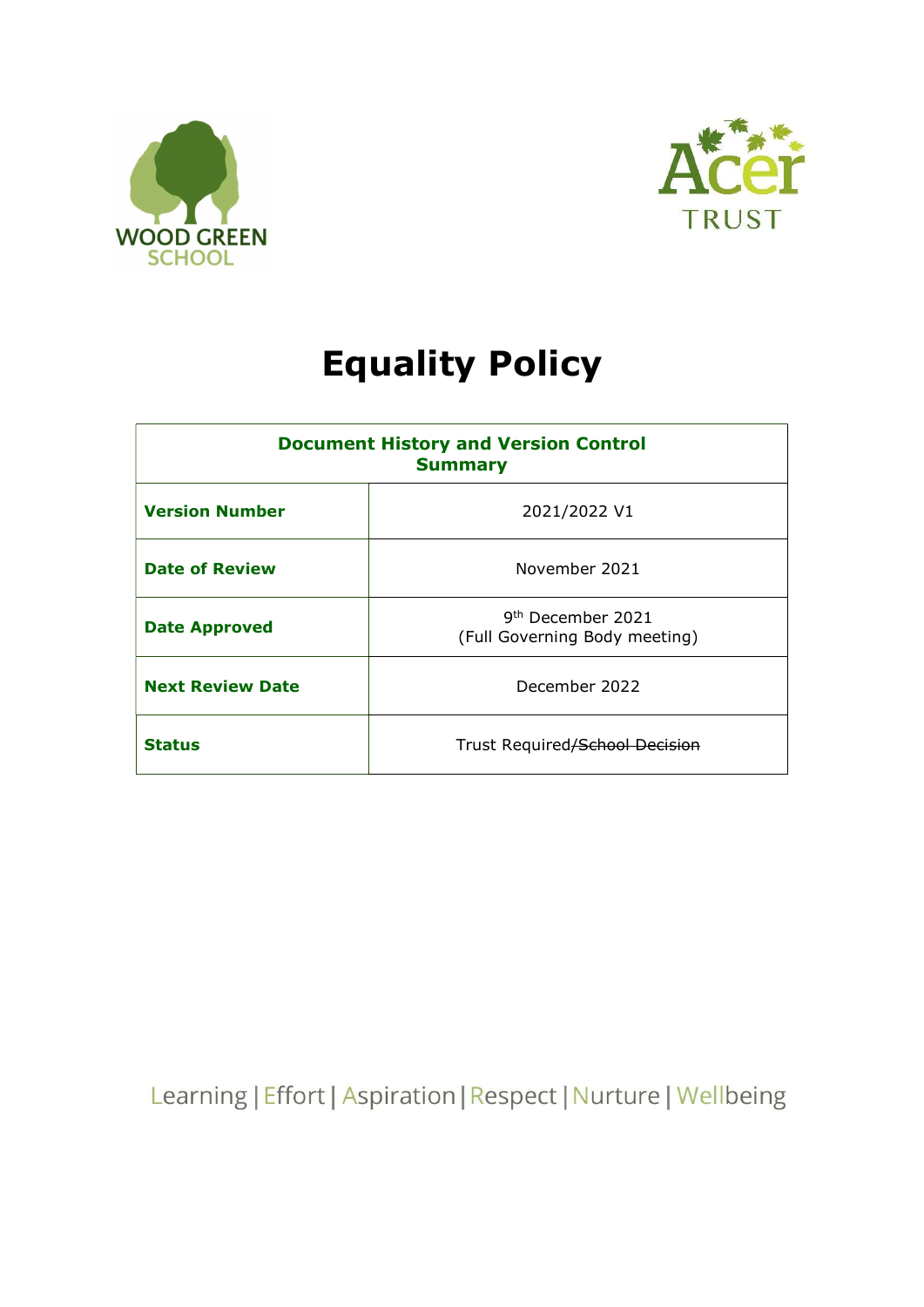



# Equality Policy

## Definition of the policy

At Wood Green School measures are taken to create an inclusive culture to ensure equal educational opportunities for all our students and staff at all times. We do not discriminate on the basis of any protected characteristics, namely: age (for employees, not for service provision), disability, marriage and civil partnership, pregnancy and maternity, race, religion or belief, sex (and issues of transgender) and sexual orientation, in admission or employment and in access to our educational and professional programmes and activities. We take positive action to provide equal opportunity to all students and staff and others using school facilities.

## Legal framework

- 1. We welcome our duties under the Equality Act 2010 to eliminate discrimination, advance equality of opportunity and foster good relations among all members of the school community and particularly with respect to protected characteristics.
- 2. We welcome our duty under the Education and Inspections Act 2006 to promote community cohesion.
- 3. We recognise that these duties reflect international human rights standards as expressed in the UN Convention on the Rights of the Child, the UN Convention on the Rights of People with Disabilities, and the Human Rights Act 1998.

## Guiding principles

In fulfilling the legal obligations cited above, we are guided by six principles (these are the equality principles of the Acer Trust):

#### Principle 1: All learners are of equal value.

We see all learners and potential learners, and their parents and carers, as of equal value, whether or not they have a protected characteristic.

**Principle 2:** We recognise and respect diversity.

**Principle 3:** We foster positive attitudes and relationships, and a shared sense of cohesion and belonging.

**Principle 4:** We observe good equalities practice in staff recruitment, retention and development

**Principle 5:** We aim to reduce and remove inequalities and barriers that may already exist

**Principle 6:** We aim to consult and involve the school community.

Treating people equally (Principle 1 above) does not necessarily involve treating them all the same. Our policies, procedures and activities must not discriminate, but nevertheless do take account of differences.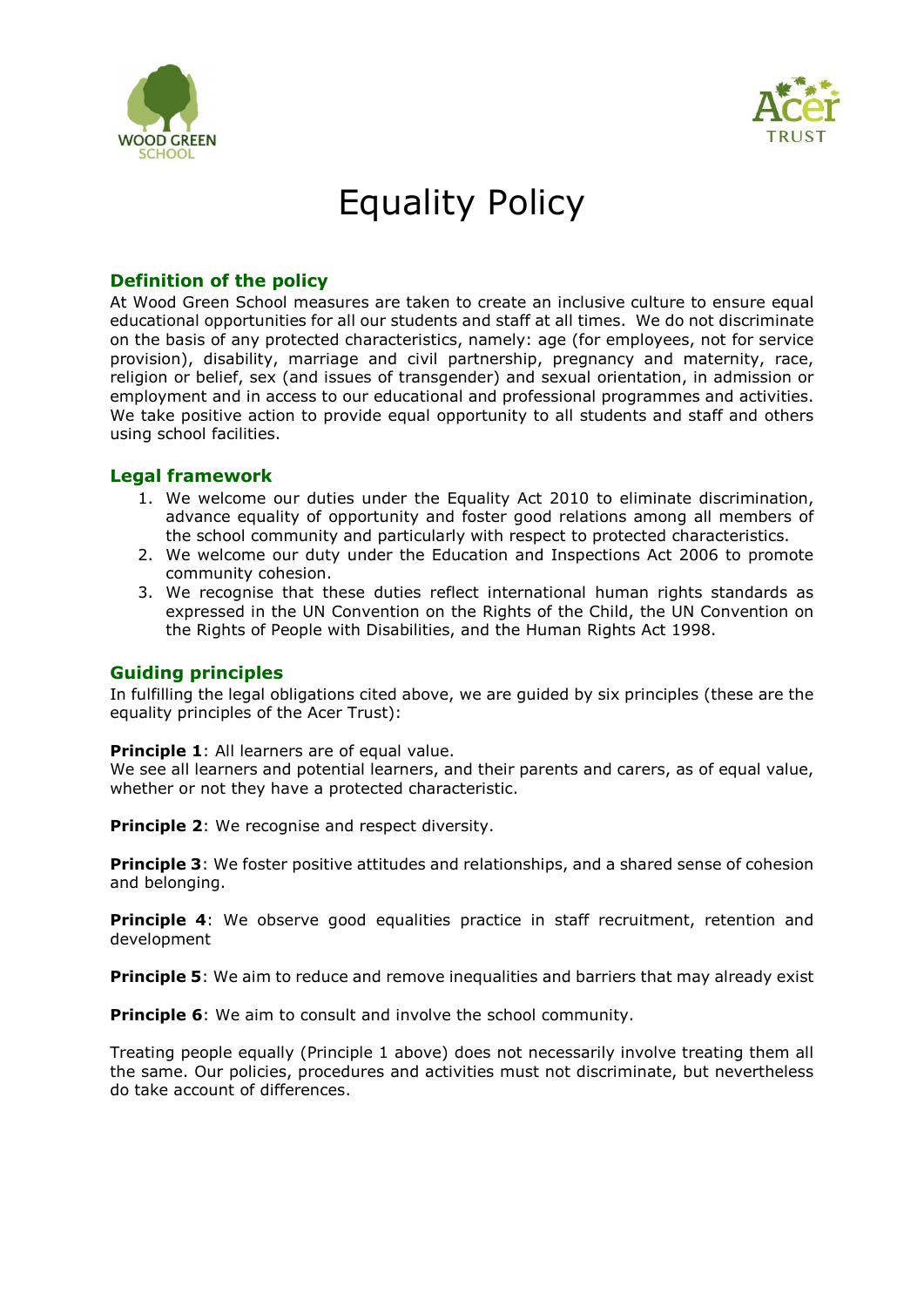# Definitions of discrimination

- Unlawful direct discrimination is when a person is treated less favourably than others in comparable circumstances, because of a special characteristic such as age, gender, disability, or race.
- Indirect discrimination occurs when a provision, criterion or practice is applied equally to all, but has a different impact on members of one or more protected groups, of which the complainant is one, and is placed at a disadvantage as a result.
- Victimisation is unlawful, which is treating a person less favourably because they have taken action in respect of discrimination eg by bringing a complaint or giving evidence for a colleague.
- Harassment is also unlawful and is when there is unwanted conduct which violates a person's dignity or creates an intimidating, hostile, degrading, humiliating or offensive environment for them, on the grounds of one of the relevant characteristics, eg race or gender etc.
- Disability discrimination is unlawful and includes failure to make reasonable adjustments to alleviate disadvantages caused by a disability.

## Aims

At Wood Green School we demonstrate equality for all protected characteristic groups through our values:

- we expect that all students will have the opportunity to learn and to achieve their full potential and be aspirational, secure in the knowledge of their own worth.
- we expect students and staff to treat each other with complete respect and dignity at all times.
- we recognise the need to prepare our students for life in a diverse society where they exercise respect and understanding for everyone.

# Implementation

In order to translate the above policy into action, we will:

General

- ensure that we comply with all relevant legislation
- communicate our commitment to equality and diversity to all members of the school community, for example through our website
- inform all staff, students and governors of their responsibilities in promoting and maintaining equality
- set up mechanisms for monitoring, evaluation and review.

#### Curriculum

- the curriculum will display a discriminatory free approach to teaching and learning throughout the school
- departments will present opportunities for promoting cultural diversity within subjects.

#### Environment

- all reasonable measures will be taken not to discriminate against students with protected characteristics
- staff will be informed at the beginning, and throughout the school year of any particular needs of the students
- we will maintain a strategic approach to ensuring that the school is a welcoming and accessible environment for all